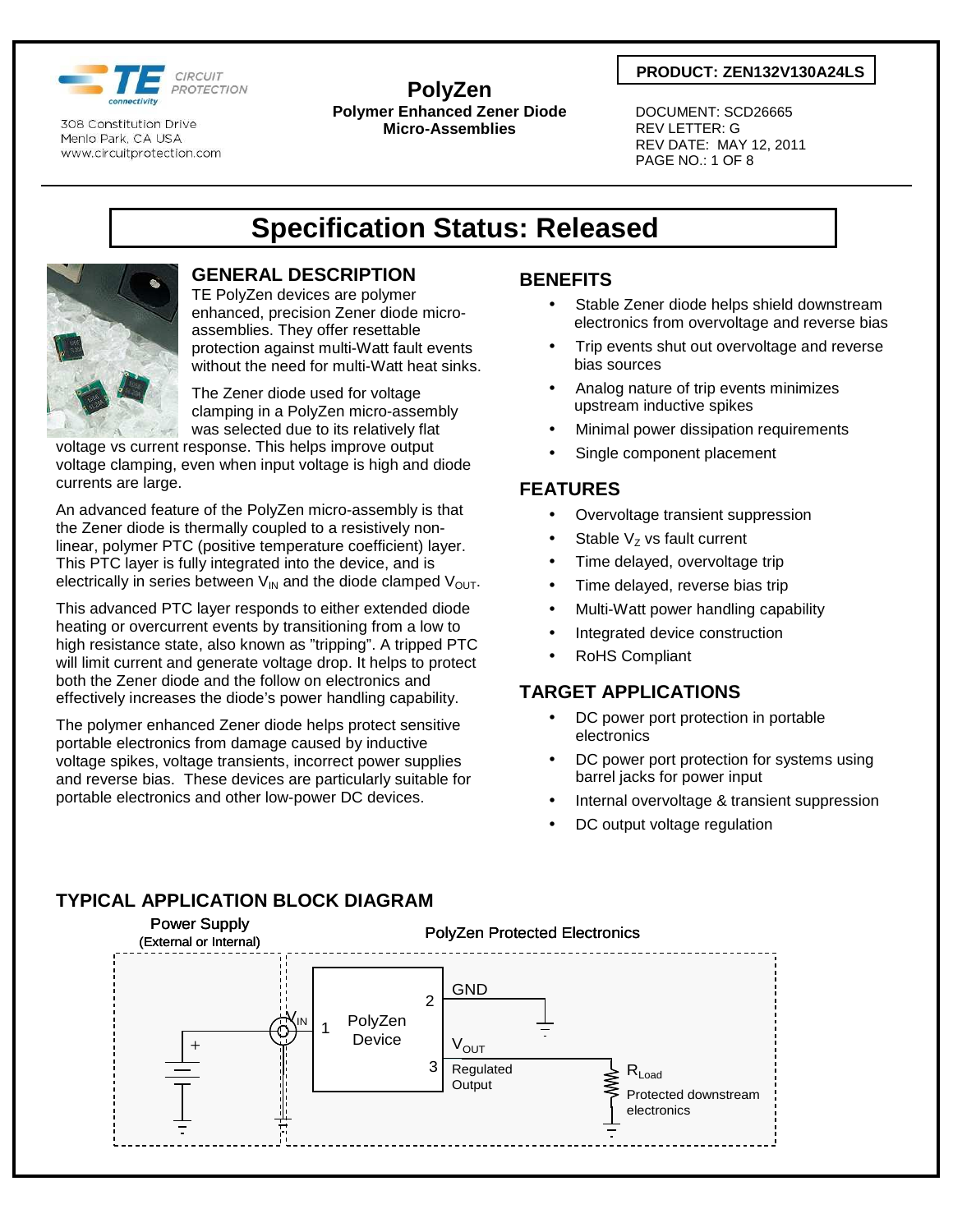

**PolyZen Polymer Enhanced Zener Diode Micro-Assemblies** 

### **PRODUCT: ZEN132V130A24LS**

 DOCUMENT: SCD26665 REV LETTER: G REV DATE: MAY 12, 2011 PAGE NO.: 2 OF 8

## **CONFIGURATION INFORMATION**

## **Pin Configuration (Top View) Recommended Pad Dimensions**





### **PIN DESCRIPTION**

| <b>Pin Number</b> | <b>Pin Name</b>   | <b>Pin Function</b>                               |
|-------------------|-------------------|---------------------------------------------------|
|                   | $V_{\mathsf{IN}}$ | $V_{IN}$ . Protected input to Zener diode.        |
|                   | GND               | <b>GND</b>                                        |
|                   | νου⊤              | V <sub>OUT</sub> . Zener regulated voltage output |

## **BLOCK DIAGRAM**



### **DEFINITION of TERMS**

| I <sub>PTC</sub>  | Current flowing through the PTC portion of the                    |
|-------------------|-------------------------------------------------------------------|
|                   | circuit                                                           |
| I <sub>ELT</sub>  | RMS fault current flowing through the diode                       |
| $I_{\text{OUT}}$  | Current flowing out the $V_{OUT}$ pin of the device               |
| <b>Trip Event</b> | A condition where the PTC transitions to a high                   |
|                   | resistance state, thereby significantly limiting I <sub>PTC</sub> |
|                   | and related currents, and significantly increasing                |
|                   | the voltage drop between $V_{IN}$ and $V_{OUT}$ .                 |
| Trip              | Time the PTC portion of the device remains both                   |
| Endurance         | powered and in a tripped state.                                   |

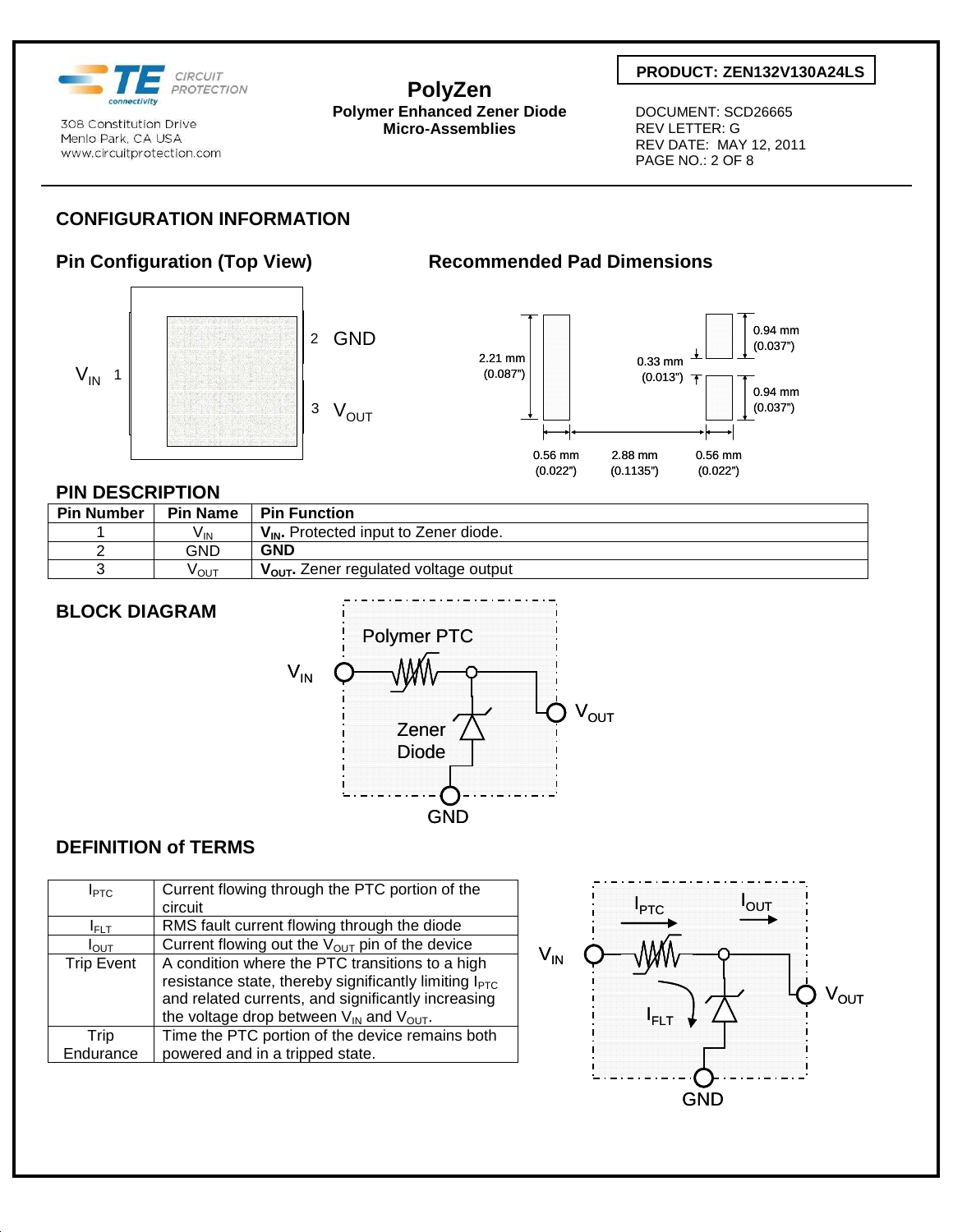

**PolyZen Polymer Enhanced Zener Diode Micro-Assemblies** 

### **PRODUCT: ZEN132V130A24LS**

 DOCUMENT: SCD26665 REV LETTER: G REV DATE: MAY 12, 2011 PAGE NO.: 3 OF 8

## **GENERAL SPECIFICATIONS**

Operating Temperature -40° to +85°C Storage Temperature -40° to +85°C

## **ELECTRICAL CHARACTERISTICS1-3, 11 (Typical unless otherwise specified)**

| $V_{Z}^{4}$<br>(V) |      | 4<br>$I_{zt}$ | HOLD<br>$^{\circ}$ 20 °C | <b>Leakage Current</b> |                 | R Typ <sup>6</sup>     | $R_{1Max}$ | $V_{\text{int}}$ Max $^8$<br>(V) |                         | $I_{FLT}$ Max <sup>9</sup>           |                             | <b>Tripped Power</b><br>Dissipation <sup>10</sup><br>Мах |              |                        |
|--------------------|------|---------------|--------------------------|------------------------|-----------------|------------------------|------------|----------------------------------|-------------------------|--------------------------------------|-----------------------------|----------------------------------------------------------|--------------|------------------------|
| Min                | Typ  | Max           | (A)                      | (A)                    | Test<br>Voltage | Max<br>Current<br>(mA) | (Ohms)     | (Ohms)                           | $V_{INT}$<br>Max<br>(V) | <b>Test</b><br><b>Current</b><br>(A) | $I_{\text{FLT}}$ Max<br>(A) | <b>Test</b><br>Voltage<br>(V)                            | Value<br>(W) | Test<br>Voltage<br>(V) |
| 13.2               | 13.4 | 13.6          | 0.1                      | 1.3                    | 13.15           | 5                      | 0.12       | 0.16                             | <b>24V</b>              | 3A                                   | $+2$<br>$-40$               | $+24$<br>$-16V$                                          | 1.0          | 24                     |

Note 1: Electrical characteristics determined at 25°C unless otherwise specified.

Note 2: This device is intended for limited fault protection. Repeated trip events or extended trip endurance can degrade the device and may affect performance to specifications. Performance impact will depend on multiple factors including, but not limited to, voltage, trip current, trip duration, trip cycles, and circuit design. For details or ratings specific to your application contact TE Connectivity Circuit Protection directly.

Note 3: Specifications developed using 1.0 ounce 0.045" wide copper traces on dedicated FR4 test boards. Performance in your application may vary.

Note 4: I<sub>zt</sub> is the current at which V<sub>z</sub> is measured (V<sub>Z</sub> = V<sub>OUT</sub>). Additional V<sub>Z</sub> values are available on request.<br>Note 5: I<sub>HOLD</sub>: Maximum steady state I<sub>PTC</sub> (current entering or exiting the V<sub>IN</sub> pin of the devic

 $I_{HOLD}$ : Maximum steady state  $I_{PTC}$  (current entering or exiting the V<sub>IN</sub> pin of the device) that will not generate a trip event at the specified temperature. Specification assumes  $I_{FLT}$  (current flowing through the Zener diode) is sufficiently low so as to prevent the diode from acting as a heat source. Testing is conducted with an "open" Zener.

Note 6: R Typ: Resistance between V<sub>IN</sub> and V<sub>OUT</sub> pins during normal operation at room temperature.<br>Note 7: R<sub>1Max</sub>: The maximum resistance between V<sub>IN</sub> and V<sub>OUT</sub> pins at room temperature, one hour a

- $R_{1\text{Max}}$ : The maximum resistance between  $V_{\text{IN}}$  and  $V_{\text{OUT}}$  pins at room temperature, one hour after 1<sup>st</sup> trip or after reflow soldering.
- Note 8: V<sub>INT</sub> Max: V<sub>INT</sub> Max relates to the voltage across the PPTC portion of the PolyZen device (V<sub>IN</sub>-V<sub>OUT</sub>). V<sub>INT</sub> Max is defined as the voltage  $(V_{\text{IN}}\text{-}V_{\text{OUT}})$  at which typical qualification devices (98% devices, 95% confidence) survived at least 100 trip cycles and 24 hours trip endurance at the specified voltage (V<sub>IN</sub>-V<sub>OUT</sub>) and current (I<sub>PTC</sub>). V<sub>INT</sub> Max testing is conducted using a "shorted" load (V<sub>OUT</sub> = 0V). V<sub>INT</sub> Max is a survivability rating, not a performance rating.
- Note 9: I<sub>FLT</sub> Max: I<sub>FLT</sub> Max relates to the stead state current flowing through the diode portion of the PolyZen device in a fault condition, prior to a trip event.  $I_{FLT}$  Max is defined as the current at which typical qualification devices (12 parts per lot from 3 lots) survived 100 test cycles. RMS fault currents above I<sub>FLT</sub> Max may permanently damage the diode portion of the PolyZen device. Testing is conducted with NO load connected to V<sub>OUT</sub>, such that  $I_{OUT} = 0$ . "Test voltage" is defined as the voltage between  $V_{\text{IN}}$  to GND and includes the PolyZen Diode drop. Specification is dependent on the direction of current flow through the diode.  $I_{FLT}$  Max is a survivability rating, not a performance rating.

Note 10: The power dissipated by the device when in the "tripped" state, as measured on TE test boards (see note 3).

Note 11: Specifications based on limited qualification data and subject to change.

### Min Typical Max **MECHANICAL DIMENSIONS**  Length  $L = \frac{3.85 \text{ mm}}{(9.45 \text{ s})}$ 4 mm 4.15 mm (0.152") (0.16") (0.163") W. Width  $W = \frac{3.85 \text{ mm}}{6.45 \text{ cm}}$ 4 mm 4.15 mm (0.152") (0.16") (0.163")  $\circ$ 1 Height  $H = \begin{bmatrix} 1.4 \text{mm} \\ 0.055 \end{bmatrix}$ 1.7 mm 2.0 mm (0.055") (0.067") (0.081") ı a Length  $(0.118")$ ength Ld - 3.0 mm<br>Diode Ld - (0.118") Height<br>Diode  $(0.039")$ Diode Hd - 1.0 mm  $\overline{51}$ L d Offset 01 -  $0.6$  mm  $(0.024")$ <br> $0.7$  mm Tна Offset O2 - 0.7 mm H  $(0.028")$  -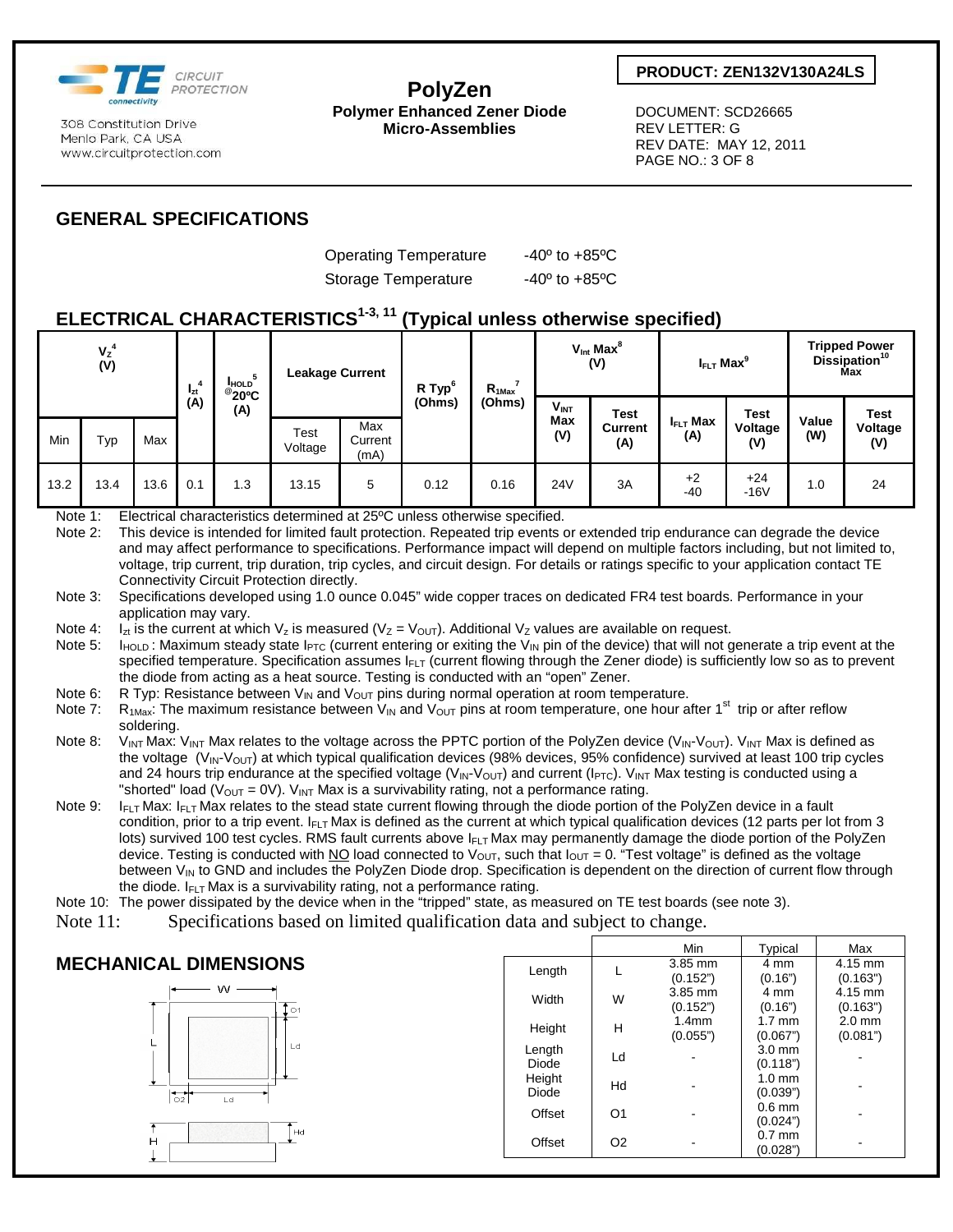

**PolyZen Polymer Enhanced Zener Diode Micro-Assemblies** 

### **PRODUCT: ZEN132V130A24LS**

 DOCUMENT: SCD26665 REV LETTER: G REV DATE: MAY 12, 2011 PAGE NO.: 4 OF 8

| <b>Classification Reflow Profiles</b><br><b>Profile Feature</b><br><b>Pb-Free Assembly</b><br>3° C/second max.<br>Average Ramp-Up Rate (Tsmax to Tp)<br><b>Preheat</b><br>150 °C<br>• Temperature Min (Tsmin)<br>200 °C<br>• Temperature Max (Tsmax)<br>• Time (tsmin to tsmax)<br>$60-180$ seconds<br><b>Time maintained above:</b><br>217 °C<br>• Temperature (TL)<br>$60-150$ seconds<br>$\bullet$ Time (tL)<br><b>Peak/Classification Temperature</b><br>260 °C<br>(Tp)<br>Time within 5 °C of actual Peak<br>20-40 seconds<br>Temperature (tp) | SOLDER REFLOW RECOMMENDATIONS: |                  |  |  |  |
|-----------------------------------------------------------------------------------------------------------------------------------------------------------------------------------------------------------------------------------------------------------------------------------------------------------------------------------------------------------------------------------------------------------------------------------------------------------------------------------------------------------------------------------------------------|--------------------------------|------------------|--|--|--|
|                                                                                                                                                                                                                                                                                                                                                                                                                                                                                                                                                     |                                |                  |  |  |  |
|                                                                                                                                                                                                                                                                                                                                                                                                                                                                                                                                                     |                                |                  |  |  |  |
|                                                                                                                                                                                                                                                                                                                                                                                                                                                                                                                                                     |                                |                  |  |  |  |
|                                                                                                                                                                                                                                                                                                                                                                                                                                                                                                                                                     |                                |                  |  |  |  |
|                                                                                                                                                                                                                                                                                                                                                                                                                                                                                                                                                     |                                |                  |  |  |  |
|                                                                                                                                                                                                                                                                                                                                                                                                                                                                                                                                                     |                                |                  |  |  |  |
|                                                                                                                                                                                                                                                                                                                                                                                                                                                                                                                                                     |                                |                  |  |  |  |
|                                                                                                                                                                                                                                                                                                                                                                                                                                                                                                                                                     |                                |                  |  |  |  |
|                                                                                                                                                                                                                                                                                                                                                                                                                                                                                                                                                     |                                |                  |  |  |  |
|                                                                                                                                                                                                                                                                                                                                                                                                                                                                                                                                                     |                                |                  |  |  |  |
|                                                                                                                                                                                                                                                                                                                                                                                                                                                                                                                                                     |                                |                  |  |  |  |
|                                                                                                                                                                                                                                                                                                                                                                                                                                                                                                                                                     |                                |                  |  |  |  |
|                                                                                                                                                                                                                                                                                                                                                                                                                                                                                                                                                     |                                |                  |  |  |  |
|                                                                                                                                                                                                                                                                                                                                                                                                                                                                                                                                                     |                                |                  |  |  |  |
|                                                                                                                                                                                                                                                                                                                                                                                                                                                                                                                                                     | <b>Ramp-Down Rate</b>          | 6 °C/second max. |  |  |  |
| Time 25 °C to Peak Temperature<br>8 minutes max.                                                                                                                                                                                                                                                                                                                                                                                                                                                                                                    |                                |                  |  |  |  |

**SOLDER REFLOW RECOMMENDATIONS:**

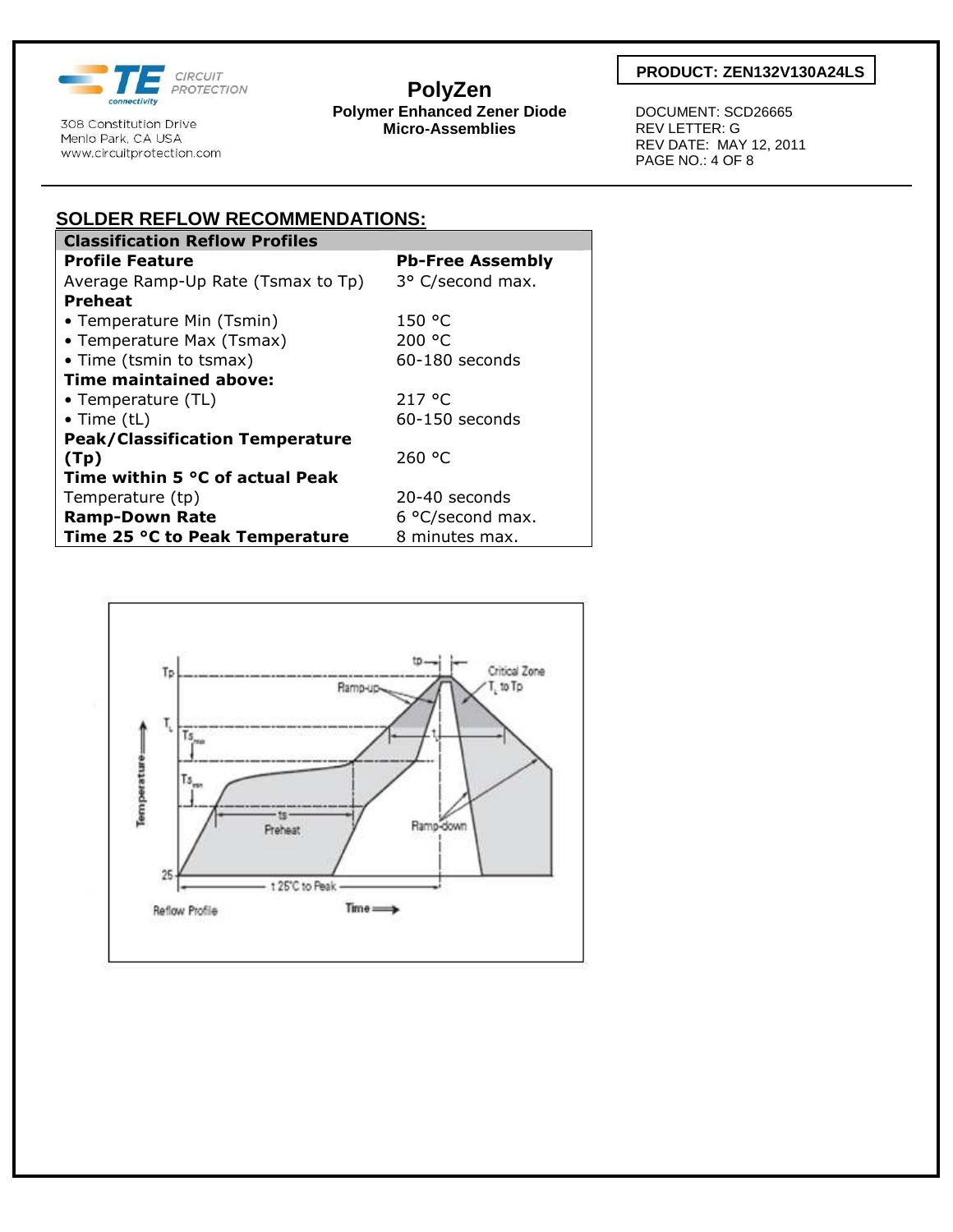

### **PolyZen Polymer Enhanced Zener Diode Micro-Assemblies**

### **PRODUCT: ZEN132V130A24LS**

 DOCUMENT: SCD26665 REV LETTER: G REV DATE: MAY 12, 2011 PAGE NO.: 5 OF 8

## **PACKAGING**



## **Taped Component Dimensions for PolyZen Devices**



|             | NDTES:                                                 |
|-------------|--------------------------------------------------------|
| (u. 4.35    | 1, 10 SPROCKET HOLE PITCH CLINULATIVE TOLERANCE 10.2   |
| 9n = 4.35   | 2. CAMBER IN COMPLIANCE WITH EIA 481                   |
| (a = 2.30 - | 3. POCKET POSITION RELATIVE TO SPROCKET HILE MEASLRED. |
|             | AS TRLE POSITION OF POCKET, NOT POCKET HOLE            |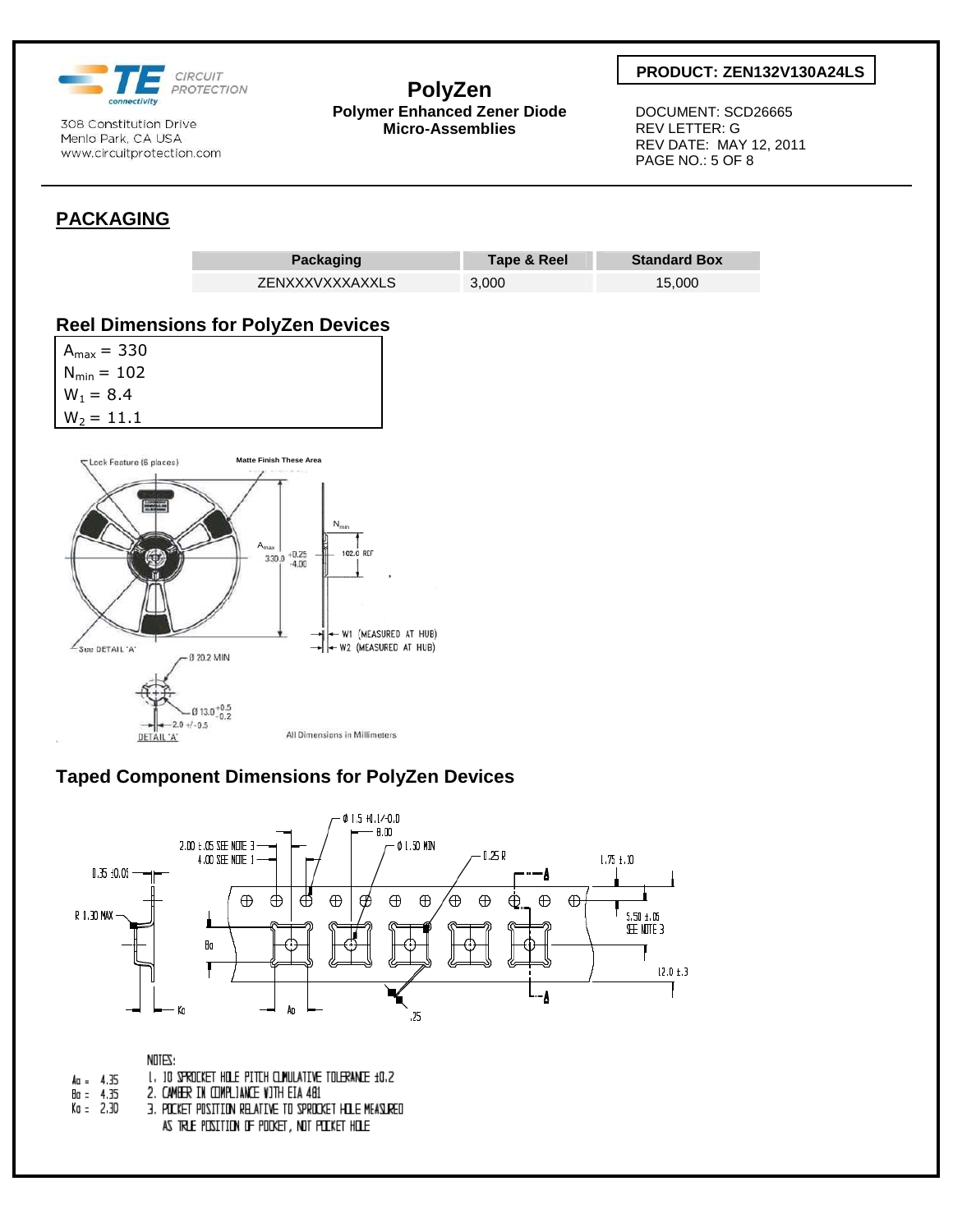

### **PolyZen Polymer Enhanced Zener Diode Micro-Assemblies**

### **PRODUCT: ZEN132V130A24LS**

 DOCUMENT: SCD26665 REV LETTER: G REV DATE: MAY 12, 2011 PAGE NO.: 6 OF 8

## **TYPICAL CHARACTERISTICS**

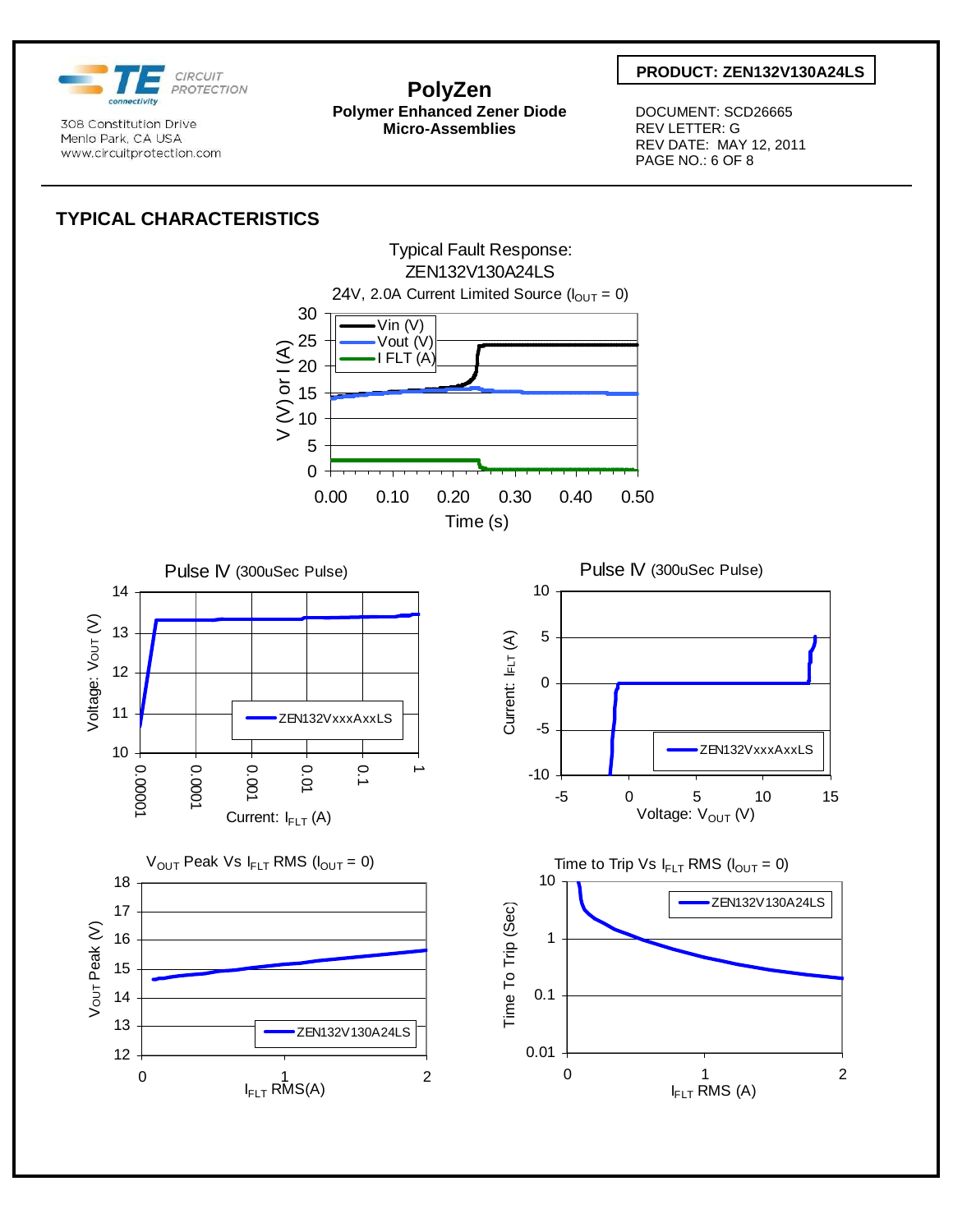

### **PolyZen Polymer Enhanced Zener Diode Micro-Assemblies**

### **PRODUCT: ZEN132V130A24LS**

 DOCUMENT: SCD26665 REV LETTER: G REV DATE: MAY 12, 2011 PAGE NO.: 7 OF 8